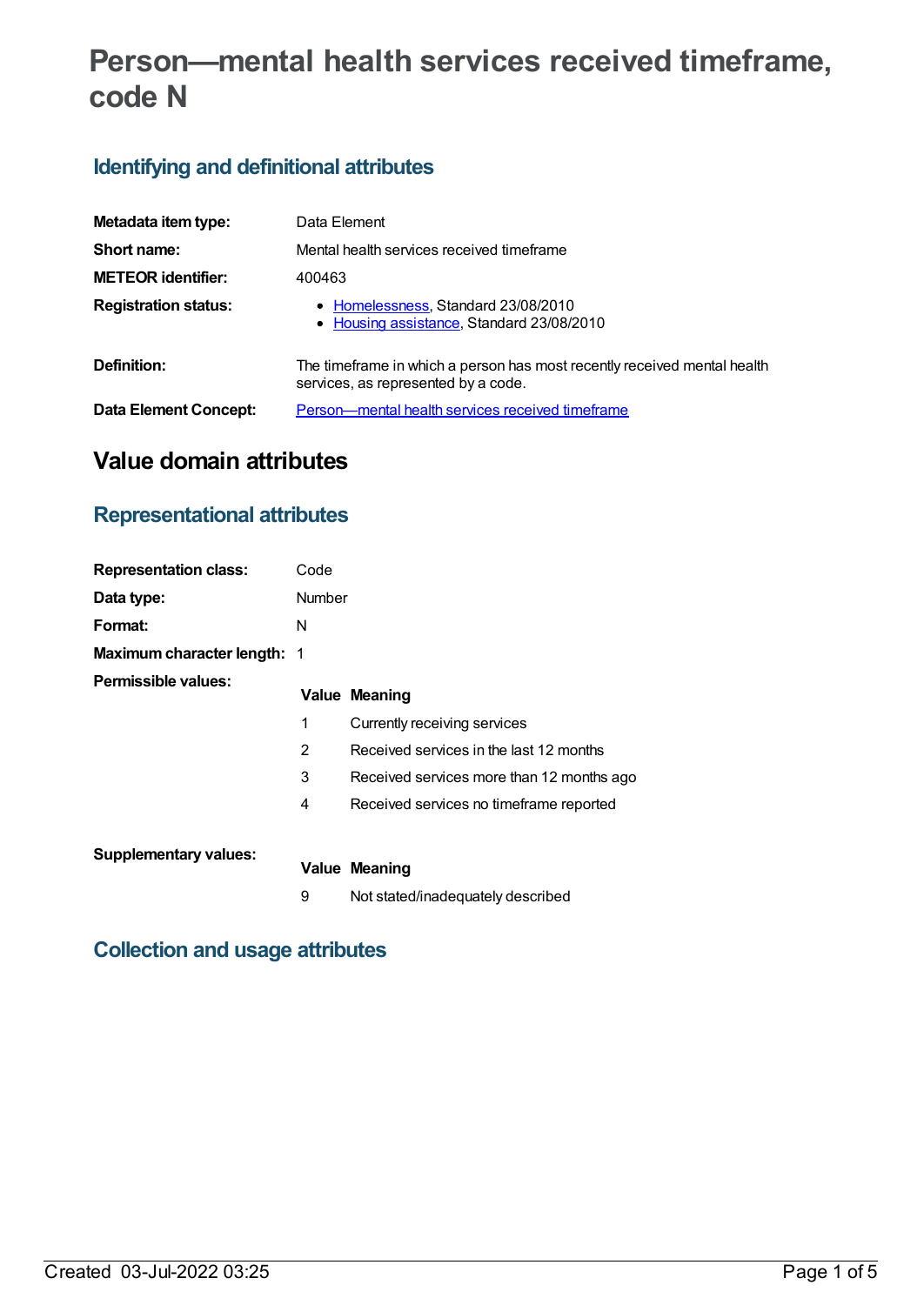**Guide for use:** CODE 1 Currently receiving services

This code relates to the current reporting period.

CODE 2 Received services in the last 12 months

This code relates to the 12 months prior to the commencement of the current reporting period.

CODE 3 Received services more than 12 months ago

This code represents any time more than 12 months prior to the commencement of the current reporting period.

CODE 4 Received services no timeframe reported

This code includes services received but no date or timeframe is provided.

## **Data element attributes**

### **Relational attributes**

| Related metadata<br>references:                             | See also Person-formally diagnosed mental health condition indicator, code N<br>• Homelessness, Superseded 10/08/2018<br>Housing assistance, Standard 23/08/2010<br>See also Person-mental health services received indicator, yes/no code N<br>• Community Services (retired), Standard 19/09/2013<br>• Homelessness, Superseded 10/08/2018 |
|-------------------------------------------------------------|----------------------------------------------------------------------------------------------------------------------------------------------------------------------------------------------------------------------------------------------------------------------------------------------------------------------------------------------|
|                                                             | • Housing assistance, Standard 01/05/2013<br>See also Person—mental health services received indicator, yes/no/not<br>stated/inadequately described code N<br>Homelessness, Standard 10/08/2018<br>٠                                                                                                                                         |
| <b>Implementation in Data Set</b><br><b>Specifications:</b> | Specialist Homelessness Services NMDS 2011Homelessness, Superseded<br>01/05/2013<br>Housing assistance, Superseded 01/05/2013                                                                                                                                                                                                                |
|                                                             | Implementation start date: 01/07/2011                                                                                                                                                                                                                                                                                                        |
|                                                             | <b>DSS</b> specific information:                                                                                                                                                                                                                                                                                                             |
|                                                             | In the Specialist Homelessness Services NMDS, this data element is captured<br>from the perspective of the Agency worker. Therefore, it relates to the agency<br>worker's knowledge of whether or when the client has received mental health<br>services.                                                                                    |
|                                                             | Specialist Homelessness Services NMDS 2012-13Homelessness, Superseded<br>01/05/2013<br>Housing assistance, Superseded 01/05/2013                                                                                                                                                                                                             |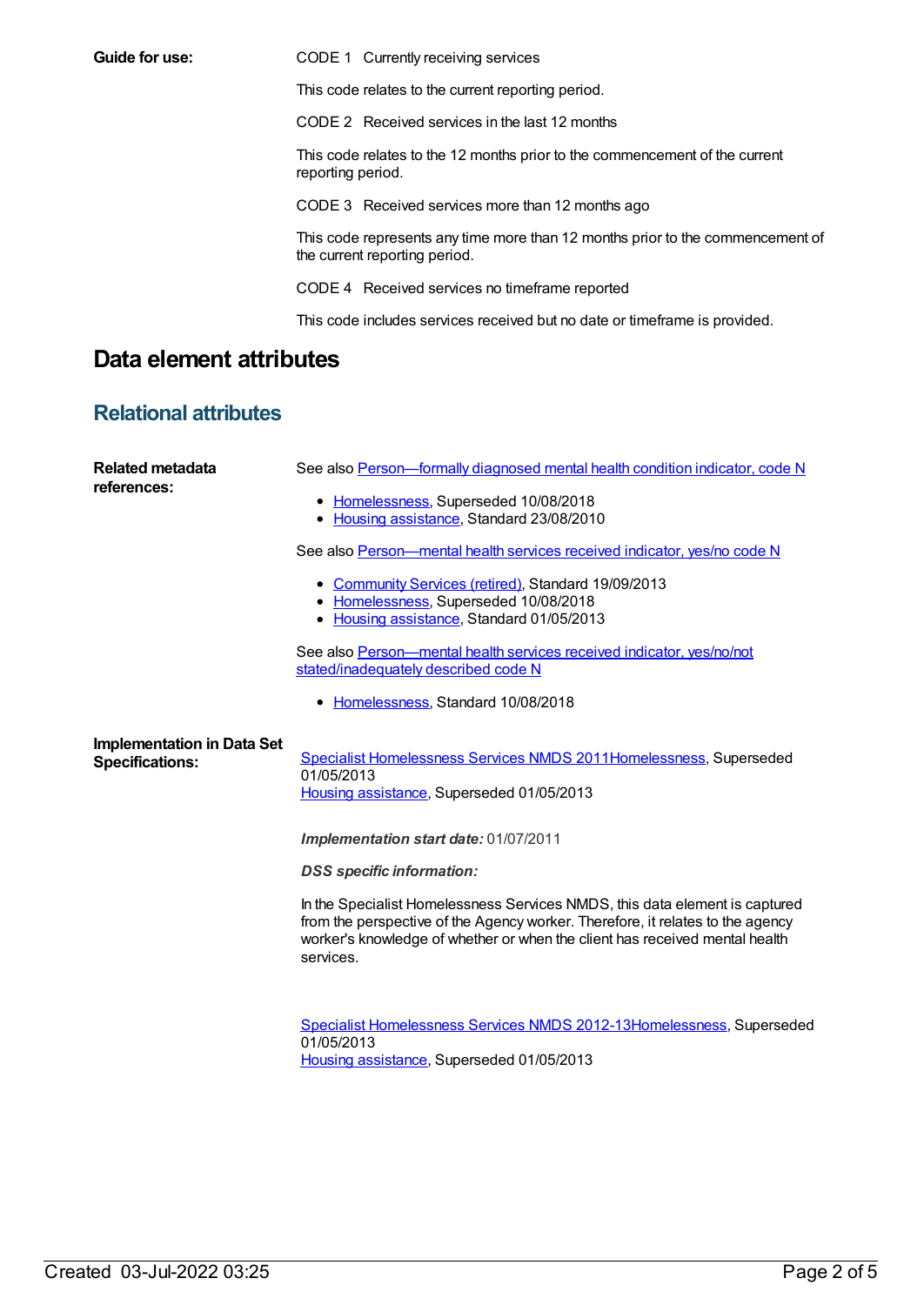#### *Implementation start date:* 01/07/2012

*Implementation end date:* 30/06/2013

*DSS specific information:*

In the Specialist Homelessness Services NMDS, this data element is captured from the perspective of the Agency worker. Therefore, it relates to the agency worker's knowledge of whether or when the client has received mental health services.

Specialist [Homelessness](https://meteor.aihw.gov.au/content/505626) Services NMDS 2013-1[4Homelessness](https://meteor.aihw.gov.au/RegistrationAuthority/14), Superseded 26/08/2014

Housing [assistance](https://meteor.aihw.gov.au/RegistrationAuthority/11), Superseded 26/08/2014

*Implementation start date:* 01/07/2013

*Implementation end date:* 30/06/2014

*Conditional obligation:*

In the Specialist Homelessness Services NMDS, this data element is conditional on the client providing consent to release their personal data to the AIHW. The data element Client—consent obtained indicator, yes/no code N, must receive a response of Yes (CODE 1).

This item is also conditional on the client responding to the data element *Person —mental health services received, code N* with Yes (CODE 1).

*DSS specific information:*

In the Specialist Homelessness Services NMDS, this data element is collected at the date of presentation.

Specialist [Homelessness](https://meteor.aihw.gov.au/content/581255) Services NMDS 2014-1[5Homelessness](https://meteor.aihw.gov.au/RegistrationAuthority/14), Superseded 24/11/2016 Housing [assistance](https://meteor.aihw.gov.au/RegistrationAuthority/11), Superseded 24/11/2016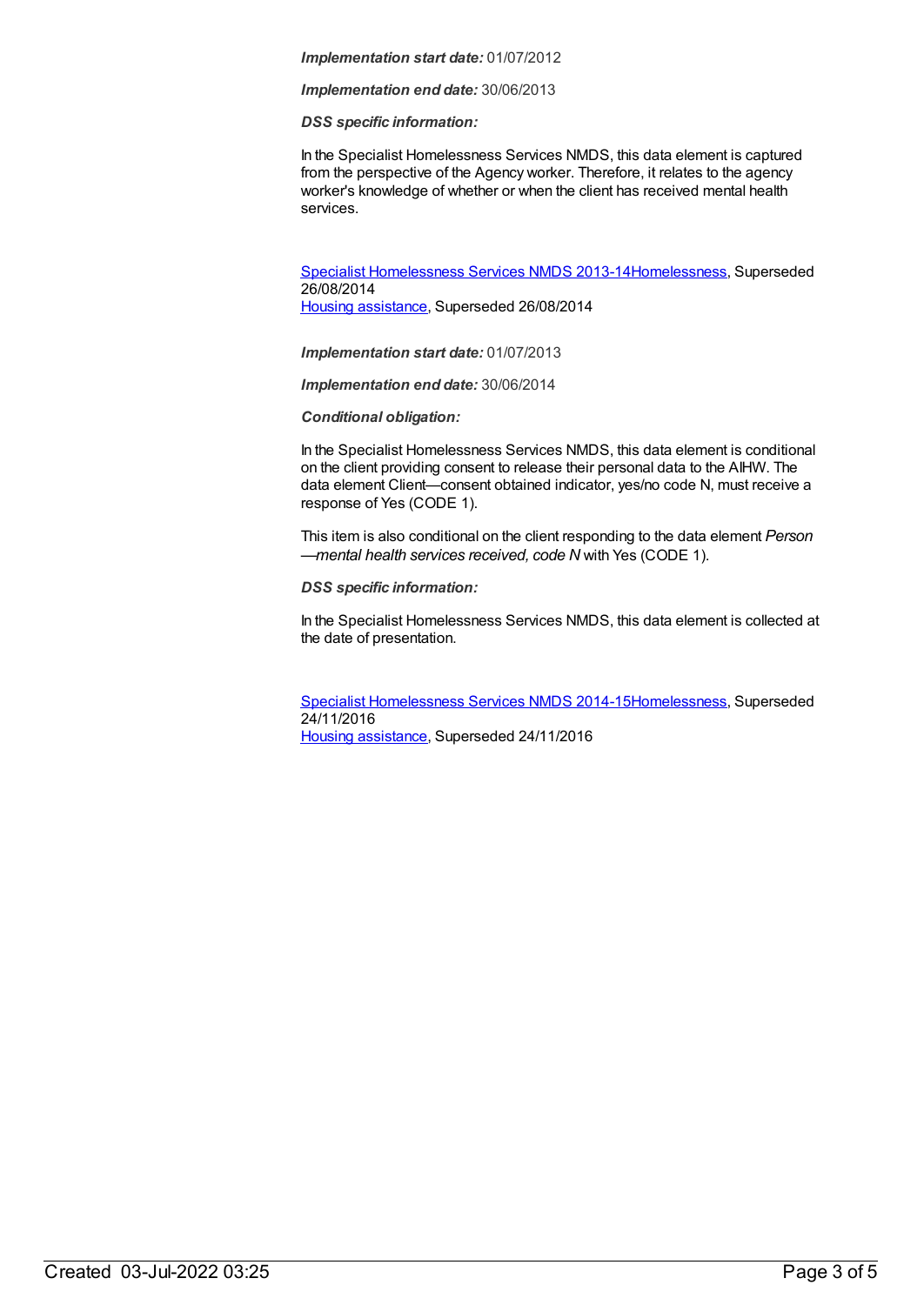#### *Implementation start date:* 01/07/2014

*Implementation end date:* 30/06/2015

#### *Conditional obligation:*

In the Specialist Homelessness Services NMDS, this data element is conditional on the client providing consent to release their personal data to the AIHW. The data element Client—consent obtained indicator, yes/no code N, must receive a response of Yes (CODE 1).

This item is also conditional on the client responding to the data element *Person —mental health services received, code N* with Yes (CODE 1).

#### *DSS specific information:*

In the Specialist Homelessness Services NMDS, this data element is collected at the date of presentation.

#### Specialist [Homelessness](https://meteor.aihw.gov.au/content/658005) Services NMDS 2015-1[7Homelessness](https://meteor.aihw.gov.au/RegistrationAuthority/14), Superseded 24/11/2016

*Implementation start date:* 01/07/2015

*Implementation end date:* 30/06/2017

*Conditional obligation:*

In the Specialist Homelessness Services NMDS, this data element is conditional on the client providing consent to release their personal data to the AIHW. The data element Client—consent obtained indicator, yes/no code N, must receive a response of Yes (CODE 1).

This item is also conditional on the client responding to the data element *Person —mental health services received, code N* with Yes (CODE 1).

*DSS specific information:*

In the Specialist Homelessness Services NMDS, this data element is collected at the date of presentation.

Specialist [Homelessness](https://meteor.aihw.gov.au/content/650006) Services NMDS 2017-1[9Homelessness](https://meteor.aihw.gov.au/RegistrationAuthority/14), Superseded 10/08/2018